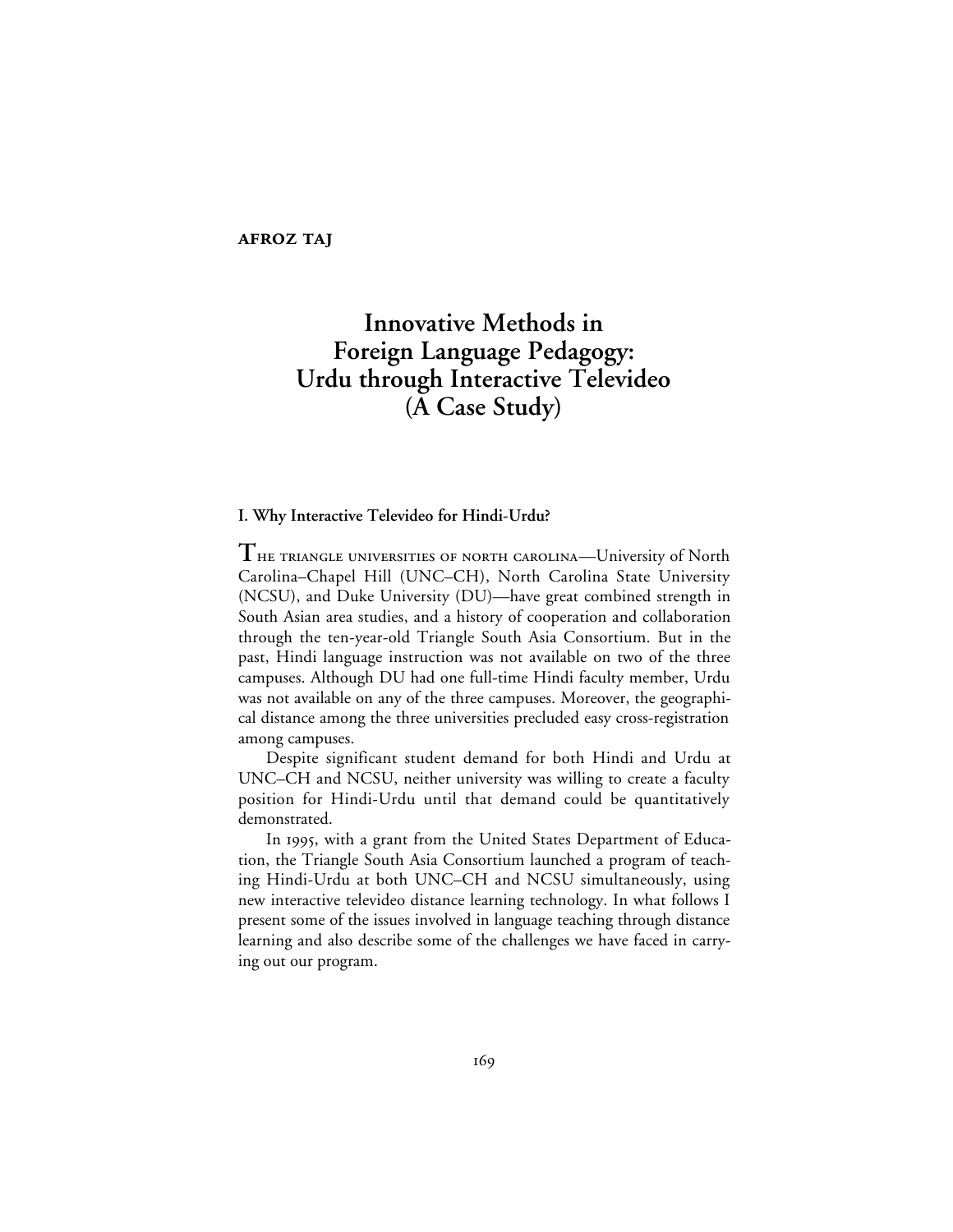#### **II. The Advantages of Language Instruction through Televideo**

Before describing the technicalities of the interactive televideo medium as it operates in North Carolina, let me mention its two primary advantages. One is practical, the other is pedagogical. The practical advantage is obvious: televideo allows us to teach a less commonly taught language at universities and colleges where it would not otherwise be taught. In a way, it allows us to get our "foot in the door." It is easier for a department to justify adding language faculty when televideo courses have already demonstrated and documented demand. This has been the case in North Carolina. Response to our televideo courses has been so large (we have over seventy-five students enrolled in the Elementary Level course in ) that we have been able to justify creating a second full time Hindi professorship.

The second advantage is pedagogical. Televideo is by definition an audio-visual medium which, when its interactive features are fully exploited, is extremely effective for language teaching. As described in detail below, this medium allows, and often necessitates, a number of pedagogical innovations which directly enhance language learning.

#### **III. Description of the Medium**

Let me describe the interactive televideo classroom environment. First imagine a normal language classroom. The instructor stands in front of the students, or moves among them interacting with them. But in the interactive televideo classroom, there are television monitors placed around the room through which the instructor can see another classroom full of students at a remote site. The instructor is miked, and the students' desks at both sites are equipped with microphones. Thus from the primary site, the instructor can speak to the remote students, and they can respond or ask questions as though they were in the same room with the instructor. The remote students are thus virtually present, and the students at both primary and remote sites can interact freely with each other and with the instructor. From the remote site, the students see and hear the instructor and the other students on the monitors. The instructor is thus virtually present among them and can respond to them as though he or she were in the room with them.

The interactive televideo medium essentially creates a combined "virtual classroom" out of the two classrooms at the two different sites.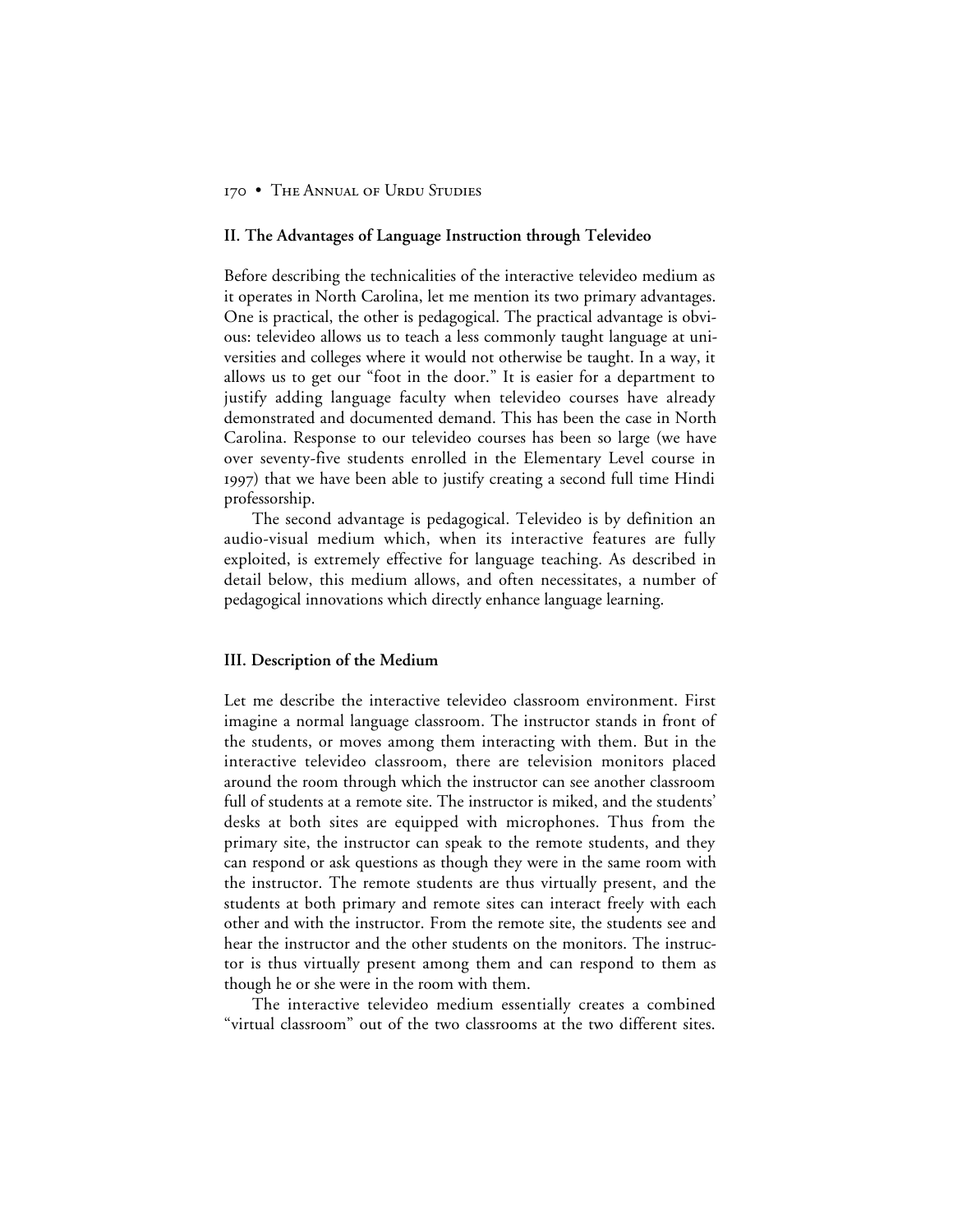This effect is enhanced by making certain that a camera is targeting whomever is speaking. Multiple monitors ensure that neither students nor teacher lose visual contact with each other at any time.

## **A. Class Structure**

I have over seventy-five students in my first-year Elementary Hindi-Urdu class divided between two sites. This includes a mixture of graduate and undergraduate students, students taking the course because it is integral to their research, students satisfying the language requirement, and students just exploring. I also teach second-year Intermediate Hindi-Urdu through interactive televideo.

Each course meets four times a week. The televideo portion meets Mondays, Wednesdays and Fridays, and there is an additional recitation section on Tuesdays which is not conducted through televideo.

At each site I have a teaching assistant (TA). The TAs are essential for several reasons. First, the TA at the remote site functions as my representative both in terms of authority and for all of the logistical and housekeeping chores required. Second, the TAs also function as graders, and they collect and return students' assignments. Third, in the event of a technical malfunction of the network, the TA is prepared to conduct the class from the remote site. Fourth, the TAs oversee small-group work and answer individual student questions during and after class. Fifth, the TAs conduct the separate non-televideo recitation sections.

It is approximately twenty-five miles from NCSU to UNC–CH. I have made it a point to be physically present at each location at least once a week. Because there are only two locations at this time (UNC–CH and NCSU), this has not been difficult. In a situation with a larger number of sites and greater geographical distances, this commuting approach may become problematic.

I have discovered that it is important that drilling and all forms of instructor-student interaction be distributed evenly between the sites. It may even be advisable to favor the remote location(s). The students are accustomed to this practice and it thus ensures that the students at the remote site pay careful attention. In addition, I have trained myself to look into the cameras often to reinforce the remote students' perception that I am "present."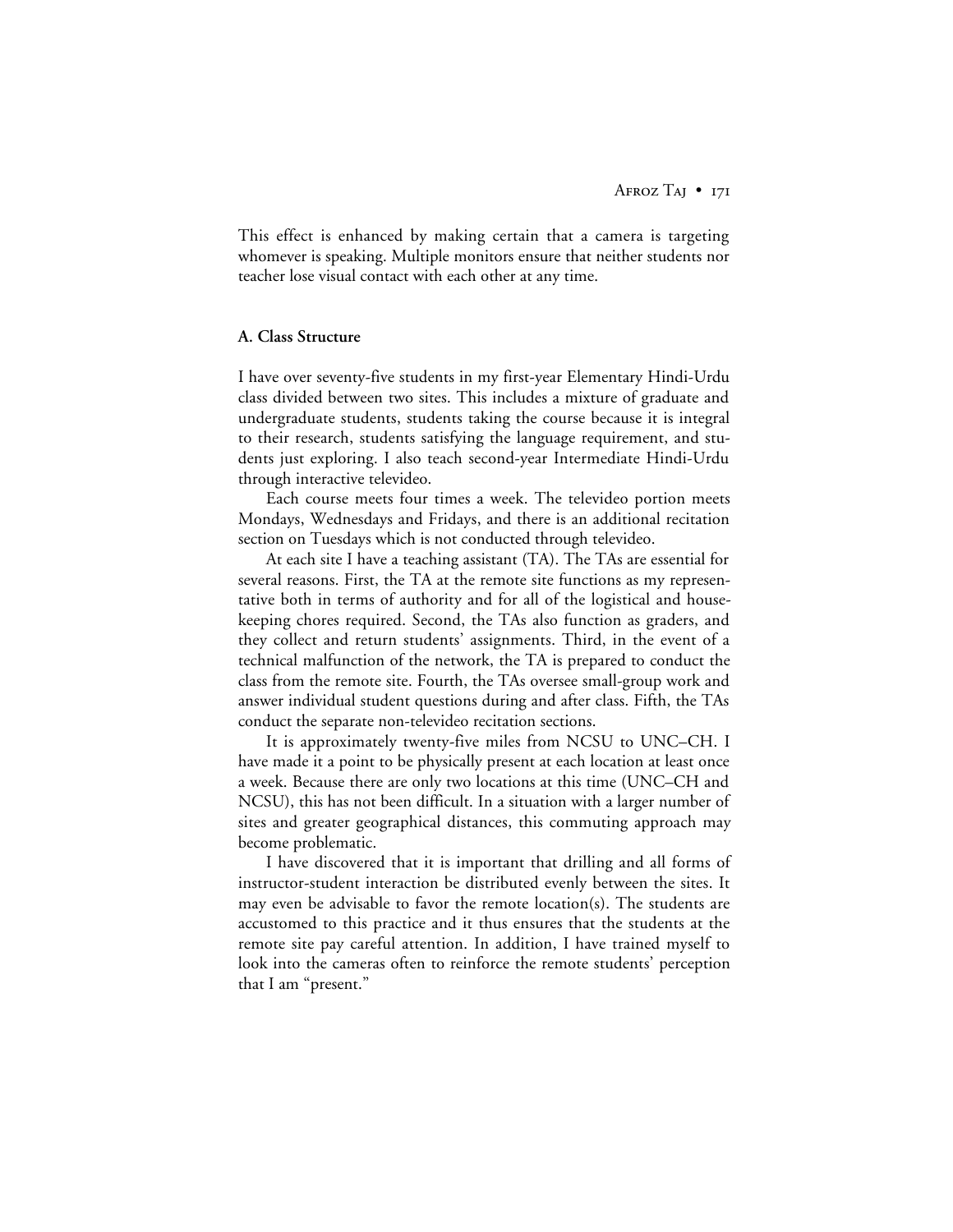**B. Televideo-based Teaching Tools: A number of teaching tools are made possible by this technology.**

. An overhead camera replaces the blackboard and traditional overhead projector. Prepared slides and drawings as well as props and "realia" are all blown up on the overhead and sent to monitors at the primary and remote sites. I can merely write on a sheet of paper instead of using a blackboard or preparing slides in advance. I can also control the camera zoom to make the images as large or as small as desired.

. In combination with the overhead camera, I can use a light pen to draw or write temporarily over existing images.

. Video and audio playback are hard-wired in the control room so there is no necessity of lugging equipment around. I have used video clips often during exams as the basis for comprehension questions.

. Split-screen techniques are easily used when it is desirable to have two images on screen at once, for example in a dialogue or debate between two sites, or when I am speaking about an image on the overhead camera or on video.

. Instant replay can be used, for example, when students perform a skit, and then I ask other students to view the skit again and answer questions about it.

. Hard-wired computer and internet connections are also useful, especially considering the quickly expanding number of language-related sites on line and the widespread availability of CD-ROM and other language teaching software.

. Archive tapes of each class are kept, allowing students to view and review tapes of class sessions. The tapes thus become additional resources for self-teaching. Students can review the course at will.

# **C. Benefits of the Medium: There are several ways in which the use of televideo enhances classroom learning.**

First, the remote students can actually see and hear me better than the students at the primary site. Indeed, I have observed students in the classroom with me watching me through the monitors instead of looking at me in the flesh. Since each student is miked, I can more easily hear them and they can more easily hear each other than might be the case in a class of similar size in a normal classroom. The cameras are also ideal for zooming in on my gestures or facial expressions or those of students,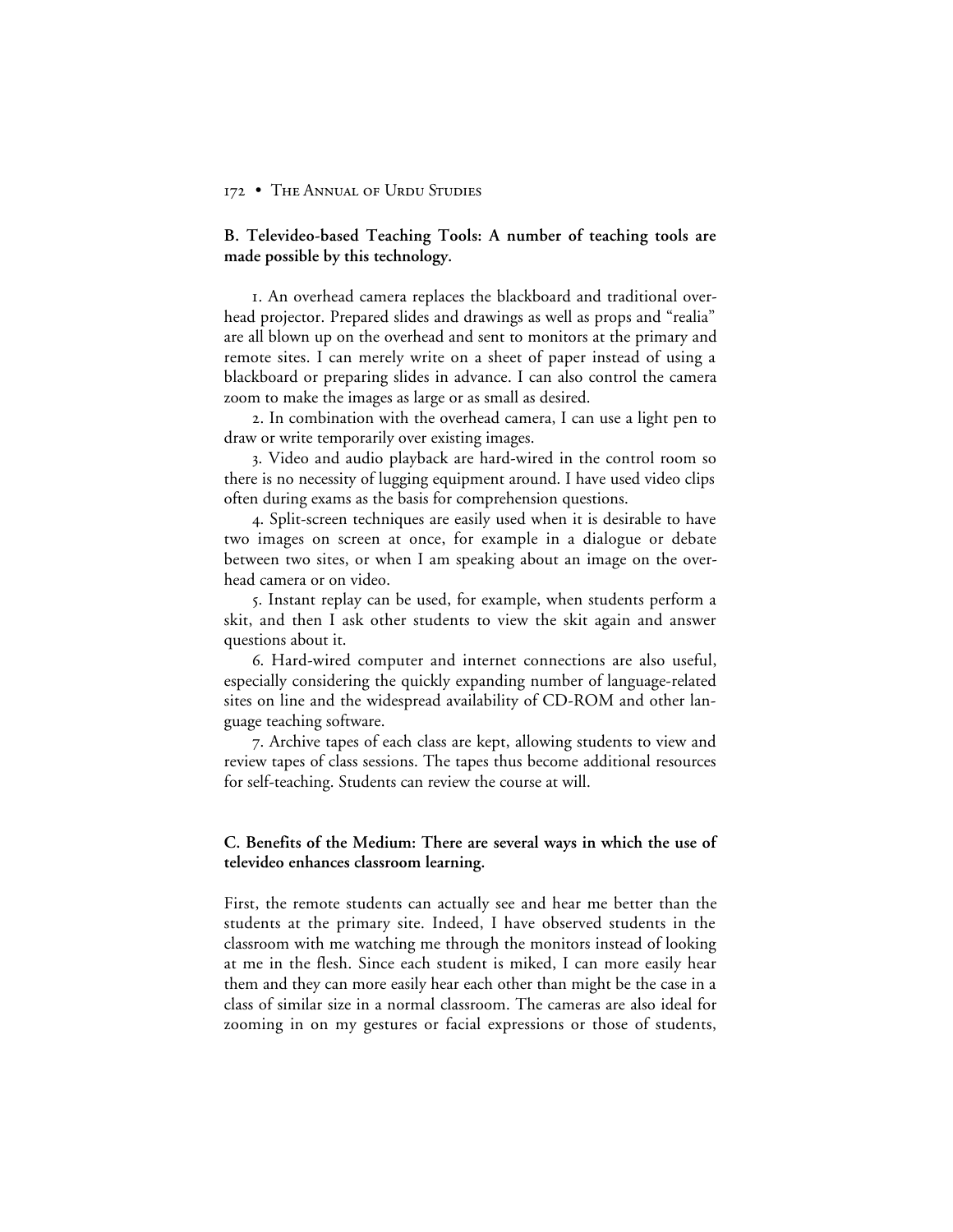providing exposure to the non-verbal cues that are very important to spoken language. This factor may explain why the optimal class size for televideo language classes is larger than that for normal language classes.

Second, the use of visual aids is also facilitated by the televideo system. I can employ images, photographs, magazine and press clippings, and hand-drawn sketches with ease on the overhead camera. At will I can zoom in on a portion of a picture and blow it up. In normal classrooms, special large size visual aids must be utilized in order to be visible to all students. Likewise, audio-visual materials can be easily incorporated into every televideo class without the special equipment arrangements that must be made in a normal classroom.

Third, I have observed that students take the class more seriously because of the presence of cameras. This is actually a larger issue related to the psychology of learning. Televideo learning is *not* simply learning passively by watching television. Often my TV-generation students enter the course with the impression that they will merely sit back and watch me lecture and that they will be able to absorb Hindi-Urdu passively through the television screen. Televideo courses in other disciplines are often conducted this way. But in interactive language classes, the students are drawn into the "show" and become part of it. Their words and actions, their drill responses, their skits, their presentations, their contributions to discussion are transmitted through the same screen as my words and actions. They can see themselves, correct themselves, and learn from their peers in ways that are not possible in a standard classroom.

#### **IV. Pedagogical Issues**

While I still use the same types of quizzes, exams, homework assignments, oral tests, self-study materials, etc. as I did when I taught in a standard classroom for twelve years, my courses have become more intensely interactive in response to televideo. For example I make greater use of contextualized role plays, dialogues, skits, oral drills, in-class discussion of readings, etc. Rather than spending a lot of time on grammatical explanations, I expect students to have read the textbook in advance and class is used primarily for exercising new concepts and reinforcing old material. I have also used the capabilities of televideo effectively for testing: e.g., to show images or video clips as the basis for exam questions. Likewise for televideo I have increasingly incorporated visual aids and realia in the classroom. All of these activities are proven to have intrinsic value for language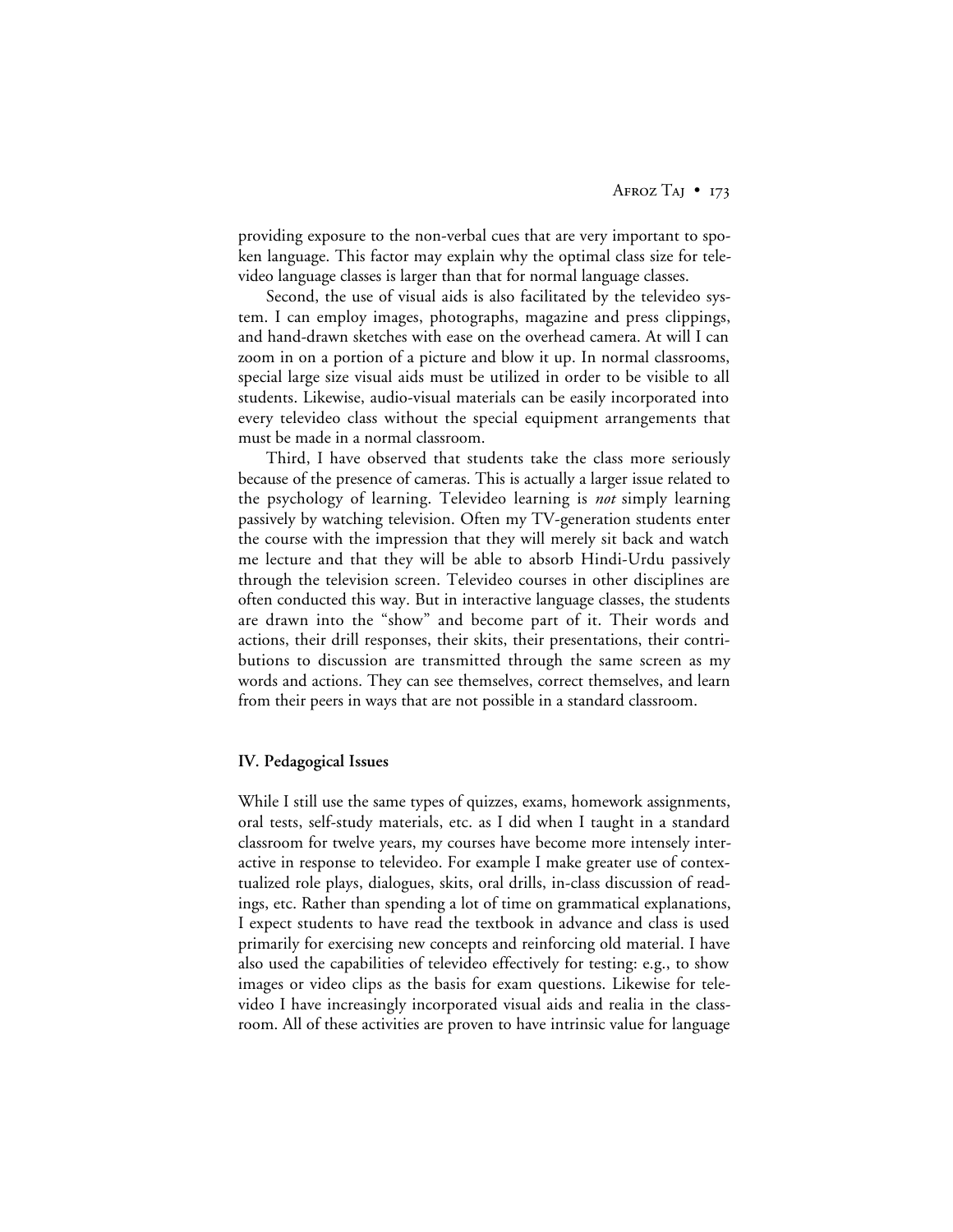instruction even in the absence of televideo, and televideo further enhances their usefulness.

I see no pedagogical disadvantages inherent in the televideo classroom. In particular, there seems to be no difference in the amount of material I can cover compared to past semesters in a normal classroom or in the students' ability to absorb that material as evaluated by their performance on written and oral tests. In comparison to a normal classroom approach, however, it is imperative to use more numerous visual aids, and to capture and hold the students' attention through more extended drilling and student-to-student interaction. From a technical point of view, it is helpful to use directed student response rather than "coldcalling." For example skits, presentations, role plays, and even simply going around the room in an established order better allow the camera operators to focus on the appropriate student. Cold-calling often leaves the camera operator hunting for the student speaking until it is too late. In this regard, the instructor should walk around the room and engage individual students rather than conduct drill from the podium, thus allowing the camera operators to follow him or her and identify the appropriate students more quickly.

Also the instructor must have good "entertainment skills" in order to sustain productive levels of attention. These include the ability to use to advantage a variety of aural and visual aids, a sense of humor, and an interactive teaching style.

#### **V. Technical Issues**

Technical capabilities are a major consideration for the effective use of distance learning. Before instituting a televideo course, it is imperative to determine whether your university's infrastructure can handle a fully interactive course. Look for the following at each site:

. Sufficient cameras: There should be at least three cameras: one to track the instructor, at least one for the students, and one for the overhead. These can all be handled by one camera operator if he or she is alert, well trained and familiar with the studio and equipment. Televideo for language teaching depends on rapid cuts between teacher, students and overhead. It is very disturbing when you hear disembodied voices speaking or when you have to interrupt class to wait for the camera to pan around in search of someone. The overhead camera zoom should be in the instructor's control, but beyond this, the instructor should not have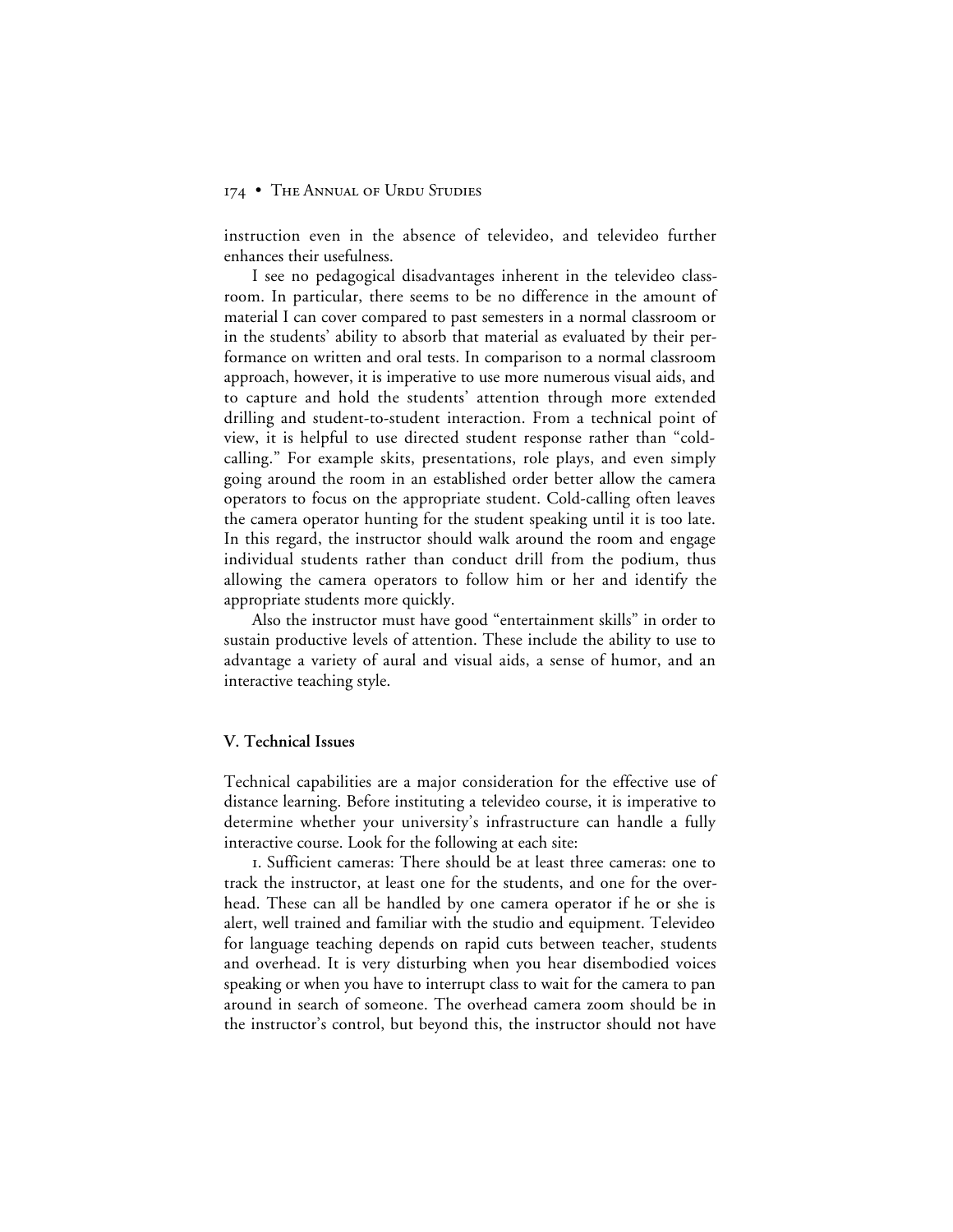to think about the operation of the cameras. Split screen and dissolve capabilities also make an important contribution to the presentation of the class on screen.

. Sufficient audio capabilities: Major problems can be caused by audio feedback, by improper mixing balance and by improperly placed microphones. Each student, TA and instructor must have a properly placed and connected microphone. In my class microphones are built into each student desk. The TA and I have wireless lapel mikes allowing us to move freely around the room. The technician must be alert for adjusting the mixing balance constantly. If one student is whispering or rustling papers while another student or the instructor is speaking, then the technician must instantly reduce the noise volume and enhance the volume of the person speaking. Furthermore, technical audio problems originating at any site as well as in the linking network can throw the class temporarily off-line. Such problems can be avoided by pre-class sound checks and having an audio engineer on call.

. Personnel: Televideo language courses require a dimension of interactivity not found in televideo courses in other disciplines, and the camera and sound operators will need to be much busier than they would be for a straight lecture course. In general one well-trained operator can just barely handle a televideo language course if he or she is required to run cameras as well as sound. We have had problems with under-trained staff, and with staff who are not up to the intensely interactive nature of my course. The operators cannot "step away" to use the bathroom or get a cup of coffee (believe it or not, this has happened). UNC–CH uses primarily student technicians, while NCSU has a full-time staff of professional studio operators. On the other hand, UNC–CH has more than one student on duty for each course, while NCSU has only one technician running each course. In my experience we have had more problems at UNC–CH with lapses in operator attention, but then we have to pay significantly more for using the facilities at NCSU.

. Hard-wired audio and video playback: This is very handy for televideo language courses. It is very helpful if the instructor has control of cuing and fast-forward/rewind for playback.

. Intersite cooperation: This is a fundamental technical issue. Even though they are part of a single system, UNC–CH and NCSU have different schedules: different first and last days of classes, different exam days, different course timing blocks, different holidays, different Spring and Fall breaks, etc. Ideally, to preserve the syllabus sequence and to make most efficient use of the instructor's time, the two universities'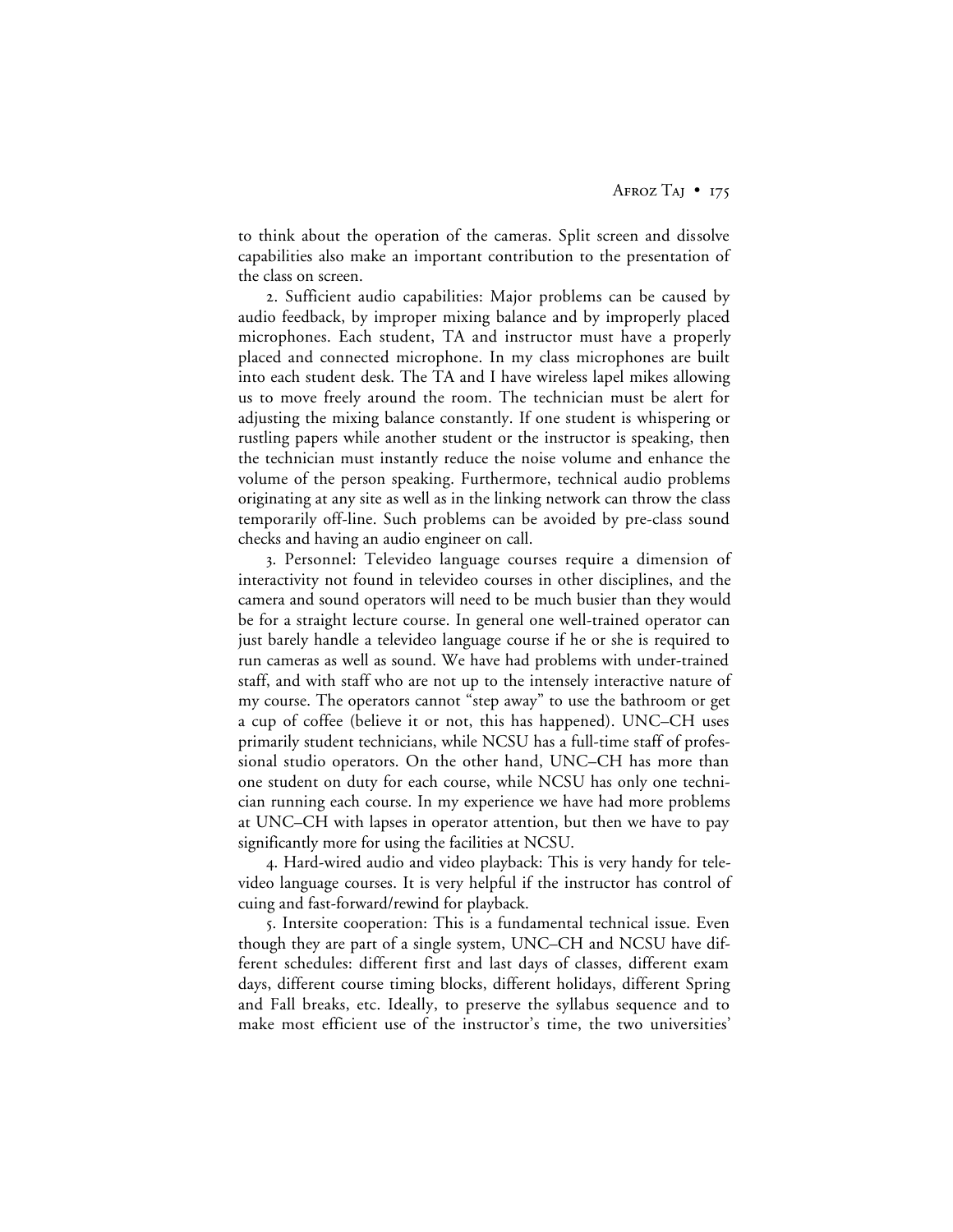schedules should be brought into synchronization. A related problem is the fact that there are currently more courses vying for space on our network than there are slots. For this reason, Hindi-Urdu classes are at risk of being given awkward time slots or of not continuing at the same time slot from the Fall to the Spring semester. This is especially a problem when it forces students to break their course sequence due to scheduling conflicts. Ideally, the universities involved must be willing to adjust course schedules and exam schedules to accommodate each other. Also, if the course is being funded by more than one university, budgeting and accounting complications can arise. These are all issues to be aware of.

#### **VI. Different Configurational Models**

The configuration we use in North Carolina is by no means the only possible one. Below are several possible alternatives which may be appropriate for other situations. In all configurations, assume that the total number of students remains within a manageable number for foreign language teaching.

Configuration A (NC model): One professor, few sites  $(2-3)$  in geographical proximity, TA at each site, professor commutes between sites.

Configuration B (hub and spoke): One professor, many sites  $(4+)$  or sites at large distances, TA at each site, professor stays at one site.

Configuration C (team teaching): Course is taught by a team of professors, one at each site, TAs useful but not required.

In any of the above configurations, the TAs theoretically may be replaced by a well-organized electronic communications system (e-mail, newsgroups, on-line homework submission, testing and grading, etc.). We are currently working on creating course Internet websites for Hindi-Urdu using Devanagari and Nasta'liq font readers.

## **VII. Conclusion**

Interactive televideo courses are clearly unsuited for certain situations. For example, it would not make sense to combine two standard-size classes into one large televideo course in an attempt to save money on instructor salaries. Furthermore, a language program eventually may outgrow the televideo medium, especially at Elementary and Intermediate levels, as has happened in North Carolina. When there are sufficient students for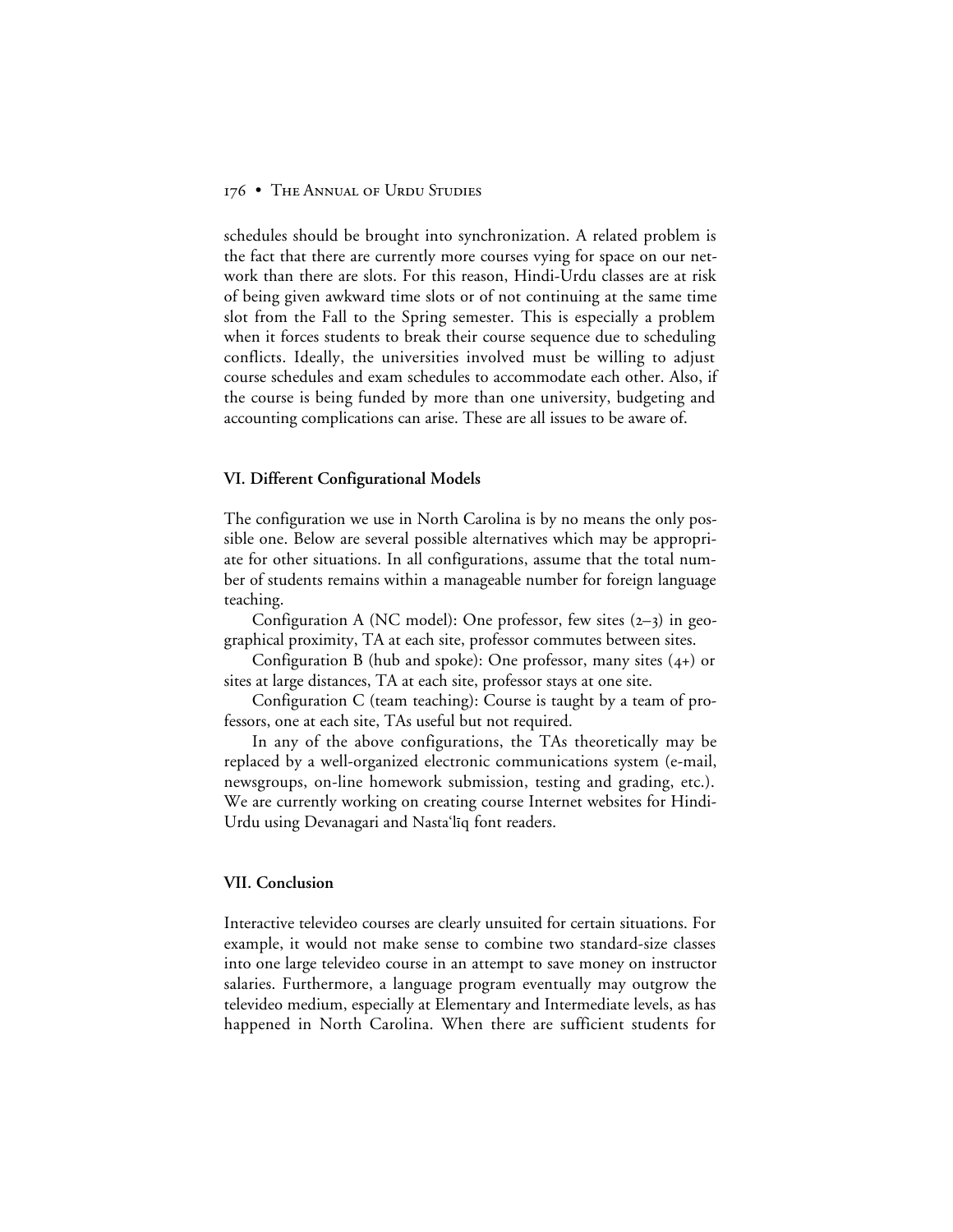standard (non-televideo) courses at each site, televideo can be retained for advanced level courses, special topics courses, or team-taught literature courses.

In cases where televideo teaching is justified practically, its advantages outweigh the technical hurdles to be overcome. With experience and a creative approach, the instructor can run the class more effectively than in a normal classroom, with the additional advantage of being able to offer the course at multiple locations simultaneously. The potential number of remote locations is subject only to the technical limitations of the network itself. In addition, the pedagogical modifications demanded by televideo teaching (i.e., a more interactive, visually-focused approach) are in themselves beneficial to language teaching.

In conclusion, I would invite all of you to visit North Carolina and see for yourselves how our televideo language courses operate.

#### **VIII. Questions and Answers**

Aren't students less likely to pay attention to a teacher on a television monitor? Yes, unless full advantage is taken of the medium's interactive capabilities. A static shot of a long-winded professor almost begs students to start whispering among themselves. A high level of interactivity in conjunction with lively camera editing can help solve this problem. For example when the class is engaged in discussion or dialogue, the camera must cut back and forth between the various speakers at various sites. If the instructor is conducting a drill, or reading a text, or using props or realia, the camera must cut actively between the instructor's face and the students' faces, or the text or object in question.

Are students more reluctant to interact with the teacher and with other students in front of cameras and microphones? In the beginning of each semester we have some trouble with camera-shyness. Students rapidly get used to being on camera however, especially as they get to know the students at the other sites and realize that instead of being before an unknown and infinitely large audience, they are among friends. Moreover, the cameras and mikes actually draw most students out by making them feel that they are "on stage."

How do you save money when you need more TAs, as well as technicians in addition to the instructor? Isn't this kind of teaching ultimately more expensive than two normal faculty members would be? First, televideo technology is not designed primarily to save money. Its justifica-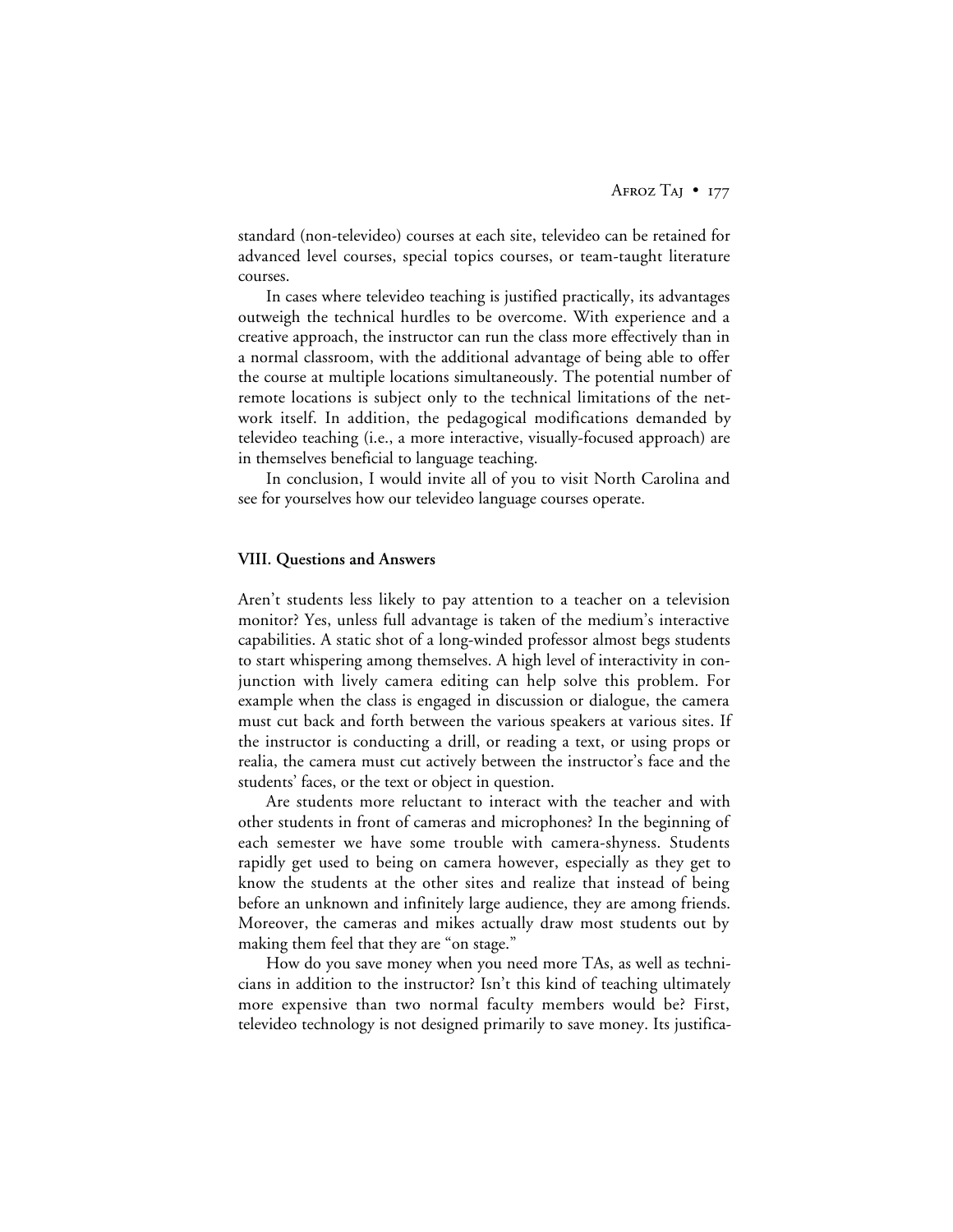tion is rather to make courses available to a wider audience through sharing of resources. Remember also that the whole televideo apparatus is not set up just for one course. Televideo language courses are best taught at universities where the infrastructure is already in place. The overhead is thus absorbed by a full complement of courses offered using the studios and personnel. When the overhead costs are thus spread among multiple courses, the system is operating at greater efficiency.

Does this mean that language teachers will be replaced by video monitors? As in the North Carolina case, televideo allowed us to offer Hindi and Urdu at universities where they would not have been offered otherwise, and this is its fundamental utility. This sort of arrangement is ideal in cases where two or more universities have demand for a language but where alone they cannot justify offering it or engaging a full time faculty member. Televideo allows a unique kind of faculty time-sharing where the faculty member teaches a normal course load and carries a standard number of contact hours, but teaches at multiple universities simultaneously. This works best when the universities share the cost of this faculty member. Likewise, as in North Carolina, when demand for one language has been demonstrated, televideo can serve as a tool for building a larger program by involving additional faculty to teach advanced language and literature courses or related languages. In one sense, televideo creates demand by marketing courses to a broader audience. In short, we are talking about synergies between multiple universities rather than efficiencies at a single university.

Is there a limit on the class size or number of locations that can be handled by televideo? Yes. As with any foreign language course, it is important that each student have an opportunity to put new concepts into active usage in each class meeting. It is my sense that televideo allows larger numbers of students to be actively involved in learning than a traditional classroom, and I would like to see this tested statistically. In part this is due to the fact that the cameras and microphones effectively pull the students into class participation. Rather than passively watching a show, they become part of it. Like it or not, their every word, every gesture, every expression is captured on camera and on tape. Another factor is the presence of the TAs who are crucial to the operation of the televideo course but are not necessarily available in a regular language course. The TAs effectively increase the teacher/student ratio, thus allowing a larger class size.